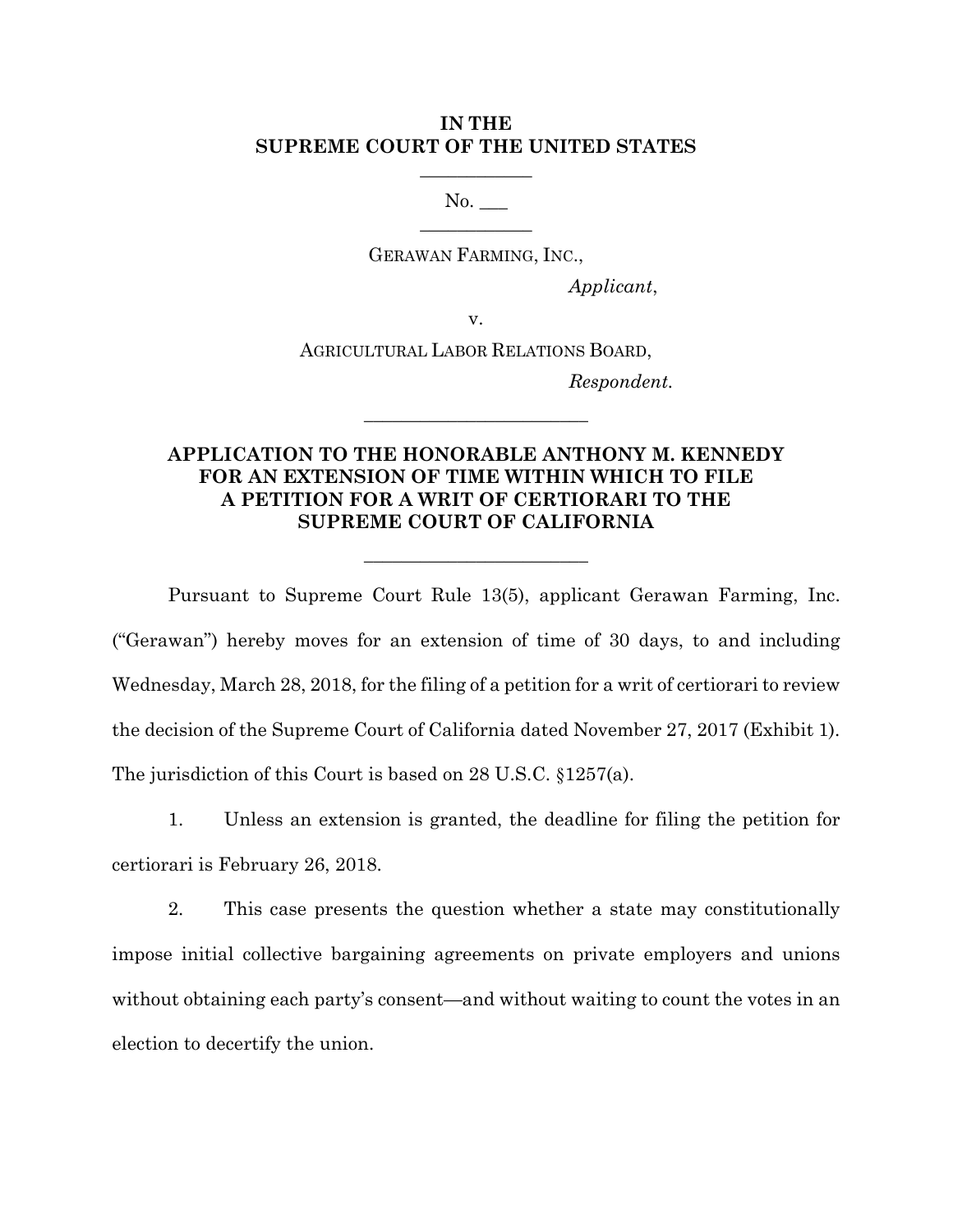3. In 1975, the California legislature enacted the Agricultural Labor Relations Act ("ALRA") seeking to fill a gap in the National Labor Relations Act ("NLRA"), which exempts "any individual employed as an agricultural laborer." 29 U.S.C. §152(3). In 2002, the California legislature passed the "mandatory mediation and conciliation" ("MMC") statute as an amendment to the ALRA. *See* Cal. Labor Code §1164 *et seq.* The MMC statute permits a union to ask California's Agricultural Labor Relations Board ("ALRB") to compel an employer into a proceeding that ultimately results in the imposition of a "collective bargaining agreement" on the employer and its farmworkers—including, as relevant here, where the employer and the union "fail to reach agreement" 12 months after the initial request to bargain is made. Under the MMC statute, a state-designated neutral initially presides over compulsory mediation between the union and employers. But if mediation fails to resolve all of the "disputed terms" of the contract provisions proposed by the parties, the mediator, now acting as an arbitrator, conducts "on the record" proceedings where witnesses are examined and evidence is admitted. Based on that "official record," the state arbitrator dictates the collective bargaining agreement himself, *without* the parties' mutual consent. Once reduced to a decision and final order of the ALRB, the "agreement" is a judicially-enforceable order of the state, applicable to one employer alone and to its workers.

4. Gerawan is a farming business that has consistently paid its workers the highest average wage compared to its closest competitors.

2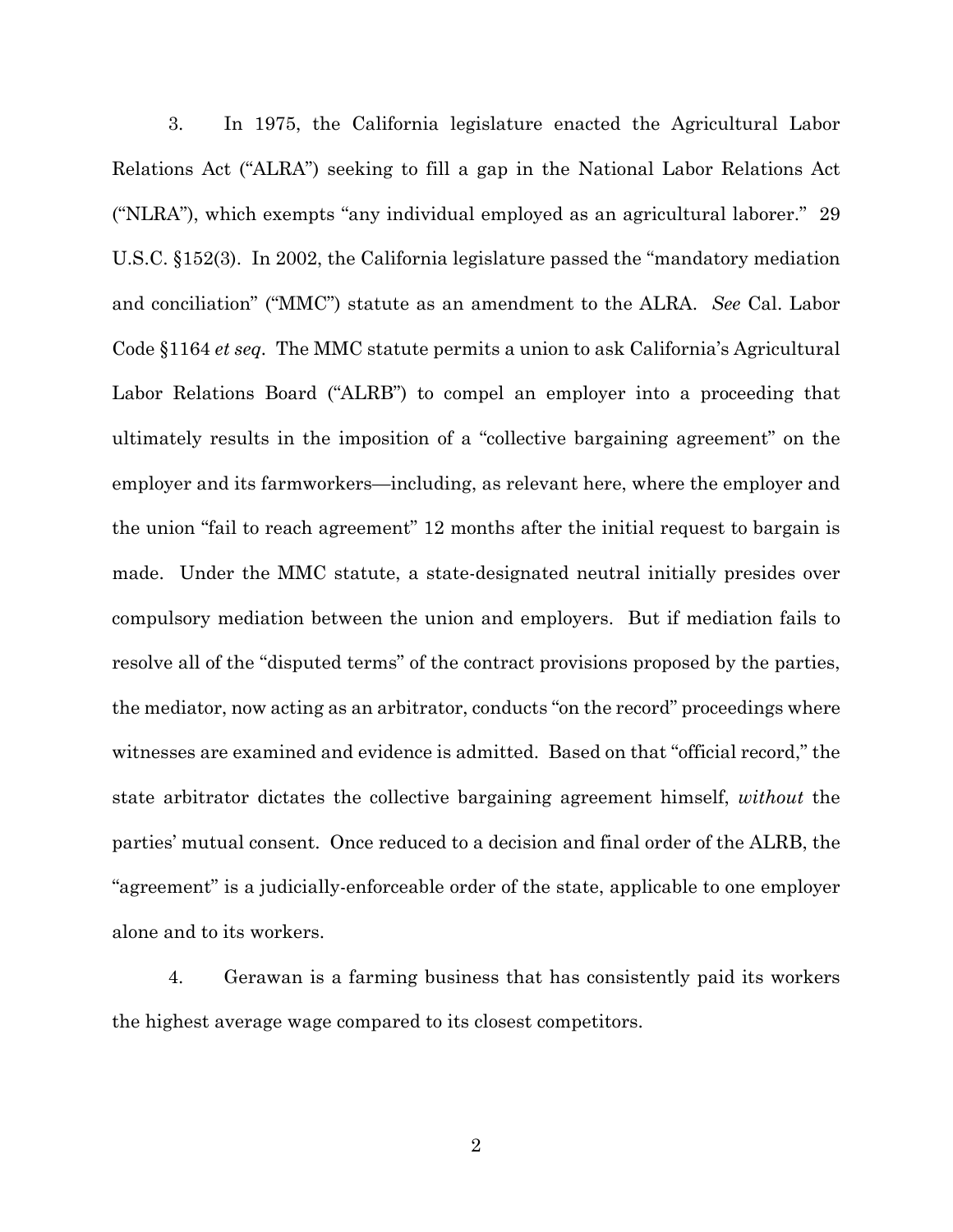5. The United Farm Workers of America ("UFW") became the certified bargaining representative for Gerawan's workers in 1992, but from 1995 to 2012, the UFW made no attempt to negotiate a collective bargaining agreement with Gerawan. The union essentially disappeared from the scene. The union resurfaced in October 2012 after a 17-year hiatus, and then invoked the MMC statute against Gerawan. Gerawan was forced into compulsory interest arbitration, after which the arbitrator unilaterally dictated the terms of the collective bargaining agreement.

6. Soon after the arbitrator issued his report, but before it became the final order of the ALRB, a majority of Gerawan employees filed a petition to decertify the UFW. The ALRB therefore conducted a decertification election on November 5, 2013. The ALRB impounded the ballots, based on eleventh-hour election objections filed by the UFW, which both Gerawan and the decertification petitioners strenuously dispute. Gerawan requested that the ALRB temporarily stay the MMC proceedings pending resolution of these post-election challenges, so as to obtain a vote tally before the MMC contract could be imposed. The ALRB summarily denied that motion. To this day, the ALRB still has not counted the ballots from the decertification vote.

7. The state-imposed "agreement" would (among other things) require all Gerawan farmworkers to pay 3% of their wages to the UFW, and compel Gerawan to fire those who refused to pay the union. Moreover, by force of law, the MMC "contract" would preclude any decertification election until the last year of the term of the "contract." *See* Cal. Labor Code §1156.7(c).

3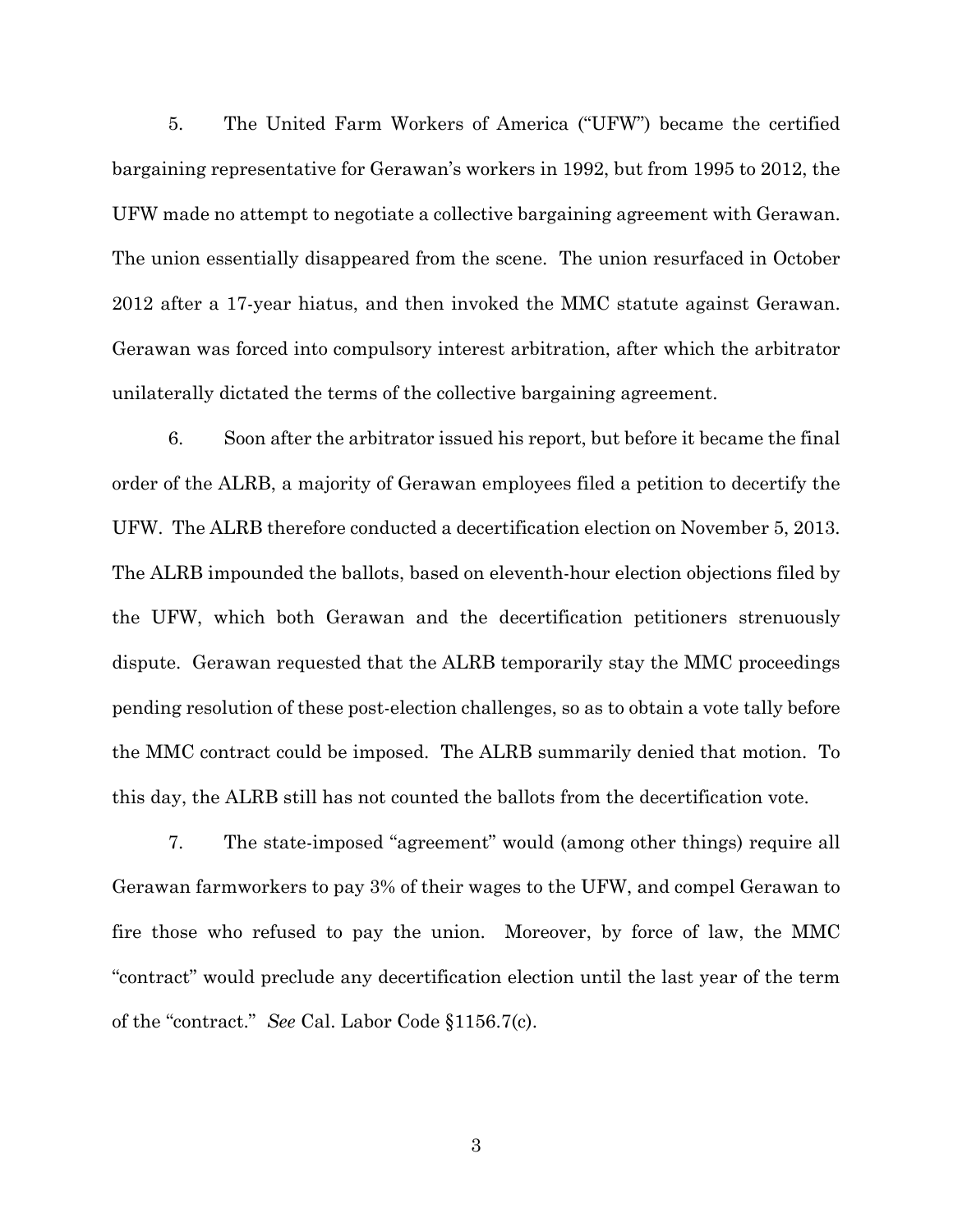8. Gerawan sought review of the MMC decision and order in a California state appeals court, on a variety of legal and constitutional grounds. The appellate court unanimously held the MMC statute violates the Equal Protection Clause of the Fourteenth Amendment. As the court explained, compelled MMC is "the very antithesis of equal protection," because "each individual employer (within the class of agricultural employers who have not entered a first contract) will have a distinct, unequal, individualized set of rules imposed on it." The court thus found it unnecessary to reach the constitutional due process claim Gerawan had also raised.

9. The Supreme Court of California reversed. The court first addressed Gerawan's due process claim and found that the MMC statute is not unconstitutional on due process grounds. In doing so, the court acknowledged that a "trilogy of cases" from this Court had declared unconstitutional another state statute that included a compulsory interest arbitration provision similar to the one in the MMC statute. *See*  Op.15. The court reasoned, however, that those cases were no longer good law, for they were issued in the 1920s during the *Lochner* era. Op.15-16 (citing *Wolff Co. v. Industrial Court*, 262 U.S. 522 (1923) ("*Wolff I*"); *Dorchy v. Kansas*, 264 U.S. 286 (1924); *Wolff Packing Co. v. Indus. Court*, 267 U.S. 552 (1925) ("*Wolff II*")).

10. Next, the court addressed Gerawan's equal protection argument, and concluded that the MMC statute passes muster there as well. The court rejected the notion that the MMC statute arbitrarily applies only to a subset of private agricultural employers—*i.e.*, only those employers lacking a first contract that a union compels into arbitration—in part because the MMC statute technically permits

4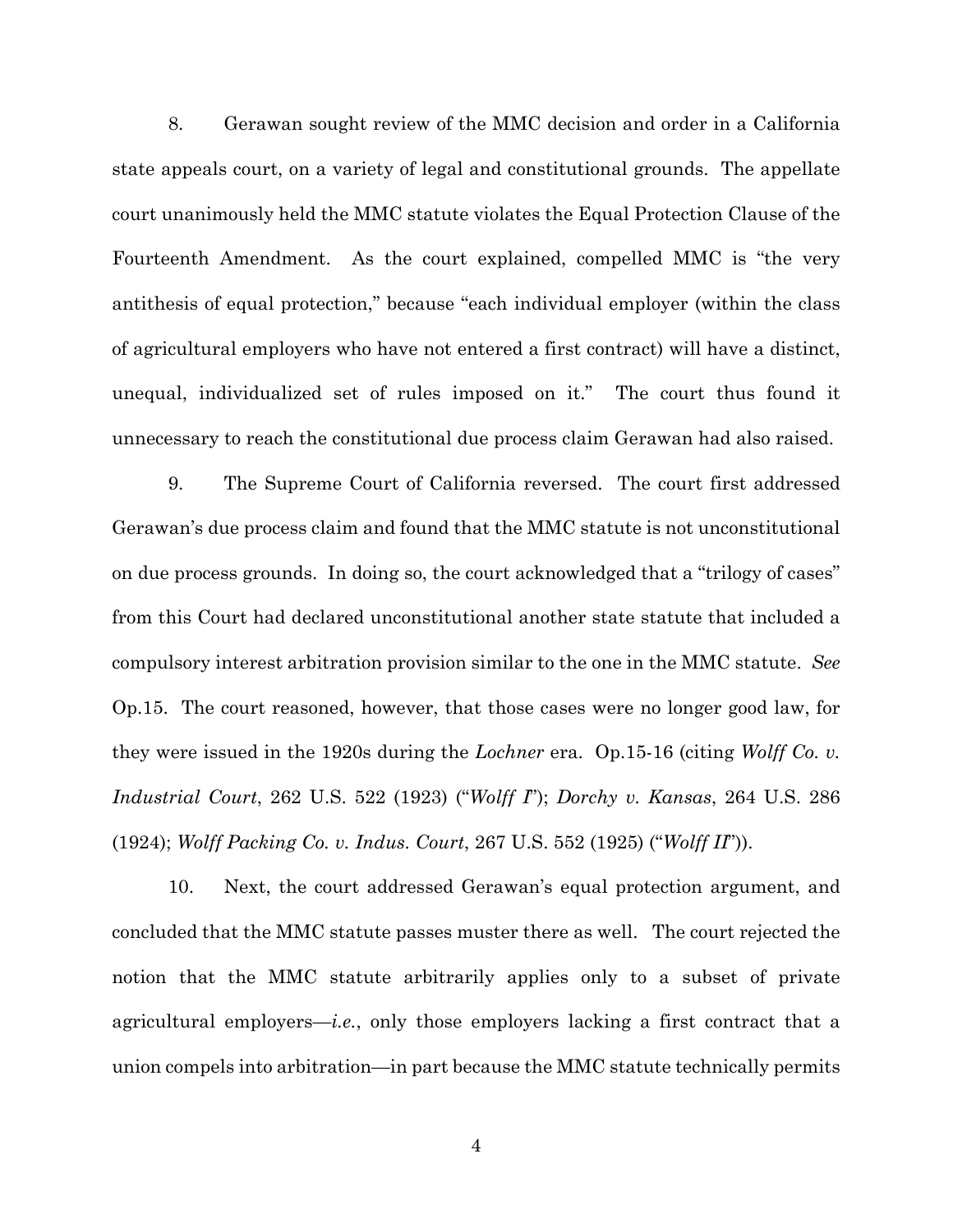employers to request MMC against the wishes of the union as well. Op.18-19. In addition, the court disagreed that the MMC statute arbitrarily treats differently "*each* individual agricultural employer *within* the covered class of employers"—*viz.*, the select subset of employers compelled into arbitration. Opp.19. As the court explained, "[a]rbitrary treatment is of course possible," Opp.24, but the state has a "legitimate interest in ensuring that collective bargaining agreements are tailored to the unique circumstances of each employer," Opp. 22. In all events, the court reasoned, "an initial collective bargaining agreement does not last forever," and "[i]f the employees are dissatisfied with either the collective bargaining agreement or their union's representation, then they can petition to decertify the union in the [final] year" of the collective bargaining agreement. Opp.43.

11. The Supreme Court of California's decision cannot be reconciled with precedent from this Court and other courts. This Court held long ago that states may not impose state-drafted contracts on private employers and their employees engaged in ordinary commerce. *See Wolff I*, 262 U.S. 522; *Dorchy*, 264 U.S. 286; *Wolff II*, 267 U.S. 552. Those decisions remain binding precedent, and the Supreme Court of California's conclusion otherwise conflicts with judgments from other federal courts of appeals and state high courts that treat them as such. Moreover, the Supreme Court of California's approval of compulsory interest arbitration is particularly egregious in this case, because Gerawan's employees have for years been seeking to decertify the very union that instigated compulsory arbitration under the MMC statute. Finally, the decision below is inconsistent with this Court's precedent